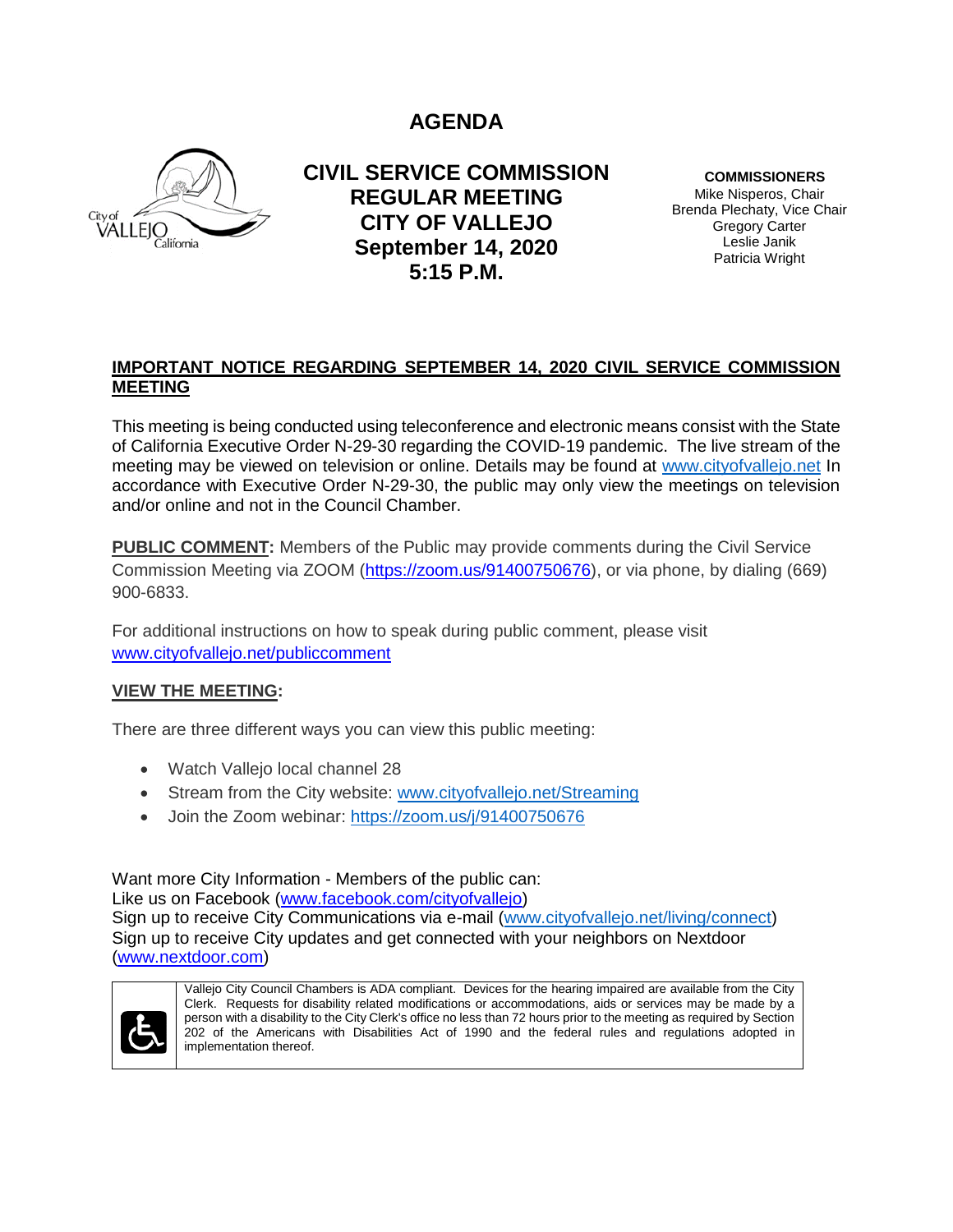## **CALL AND NOTICE OF REGULAR MEETING AT 5:15 PM OF THE CIVIL SERVICE COMMISSION VIA TELECONFERENCE**

**PUBLIC COMMENT: Members of the Public may provide public comments during the Civil Service Commission Meeting via ZOOM [\(https://zoom.us/j/91400750676\)](https://zoom.us/j/91400750676), or via phone, by dialing (669) 900-6833.**

**For additional instructions on how to speak during public comment, please visit, [www.cityofvallejo.net/publiccomment](http://www.cityofvallejo.net/publiccomment)**

#### **SEPTEMBER 14, 2020**

- **1. CALL TO ORDER**
- **2. FLAG SALUTE**
- **3. ROLL CALL**
- **4. WRITTEN COMMUNICATIONS**
- **5. EXECUTIVE SECRETARY'S REPORT**
- **6. REPORT OF CHAIRPERSON AND COMMISSIONERS**

#### **7. COMMUNITY FORUM**

*Due to the current Shelter at Home Order and in conformance with the Governor's Executive Order N-29-30, the City of Vallejo has opted to hold the Civil Service Commission meeting via teleconference. Any interested members of the public desiring to communicate with the Civil Service Commission as part of the Community Forum may do so via ZOOM [\(https://zoom.us/j/91400750676](https://zoom.us/j/91400750676) ) or via phone, by dialing (669)900-6833.*

*For additional instructions on how to speak during public comment, please visit, [www.citofvallejo.net/publiccomment](http://www.citofvallejo.net/publiccomment) The conduct of the community forum shall be limited to a maximum of fifteen (15) minutes, with each speaker limited to three minutes.*

### **8. CONSENT CALENDAR AND APPROVAL OF THE AGENDA**

*Due to the current Shelter at Home Order and in conformance with the Governor's Executive Order N-29-30, the City of Vallejo has opted to hold the Civil Service Commission meeting via teleconference. Any interested members of the public desiring to communicate with the Civil Service Commission as part of the Public Comment Regarding Consent Calendar Items may do so via ZOOM [\(https://zoom.us/j/91400750676](https://zoom.us/j/91400750676) ) or via phone, by dialing (669)900-6833.*

*For additional instructions on how to speak during public comment, please visit, [www.citofvallejo.net/publiccomment](http://www.citofvallejo.net/publiccomment)*

*Each speaker is limited to three minutes.*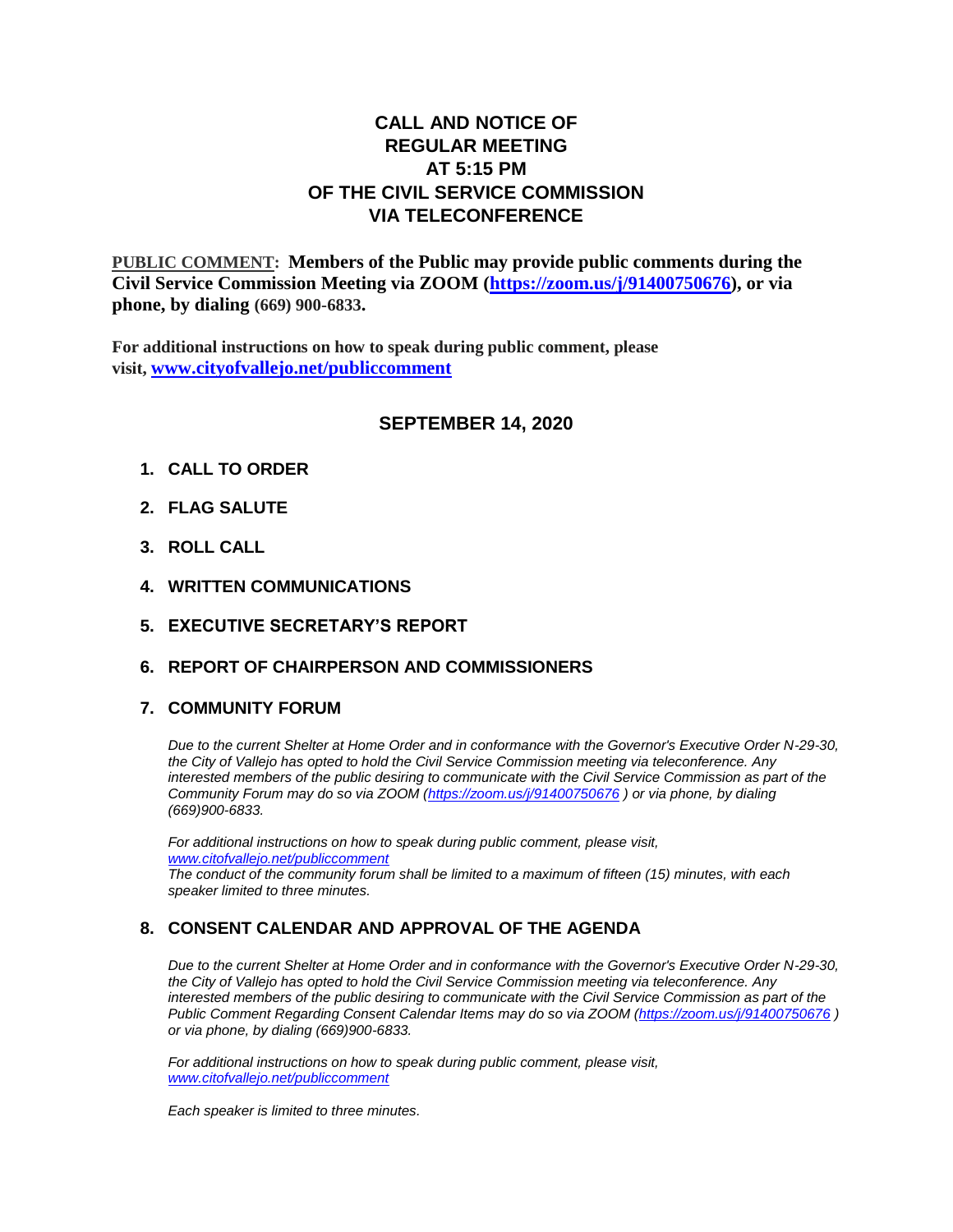- **A. APPROVAL OF THE MINUTES –** Regular meeting minutes of the July 13, 2020 meeting.
- **B. APPROVAL OF AGENDA**

## **9. ACTION CALENDAR**

*NOTICE: Due to the current Shelter at Home Order and in conformance with the Governor's Executive Order N-29-30, the City of Vallejo has opted to hold the Civil Service Commission meeting via teleconference. Any interested members of the public desiring to communicate with the Civil Service Commission as part of the Action Calendar may do so via ZOOM [\(https://zoom.us/j/91400750676](https://zoom.us/j/91400750676) ) or via phone, by dialing (669)900-6833.*

*For additional instructions on how to speak during public comment, please visit, [www.citofvallejo.net/publiccomment](http://www.citofvallejo.net/publiccomment)*

*Each speaker is limited to three minutes.*

## **A. APPROVE REQUEST FOR RESTORATION TO REGISTER OF ELIGIBLES FOR POSITION OF WATER DISTRIBUTION TECHNICIAN**

**Recommendation:** By motion, approve the request from Frank Emryan to be reinstated to the Register of Eligibles for the position of Water Distribution Technician for a period of two (2) years from date of restoration.

Contact: Stephanie Sifuentes, Human Resources Program Manager (707) 648-8606, [stephanie.sifuentes@cityofvallejo.net](mailto:stephanie.sifuentes@cityofvallejo.net)

## **B. APPROVE TITLE AND SPECIFICATION OF NEW NON-CLASSIFIED POSITION OF HOUSING PROJECT DEVELOPER**

**Recommendation:** By motion, approve the title and specification for the new nonclassified position of Housing Project Developer, and allocate the position to the Non-Classified service of the City's Classification Plan.

Contact: Stephanie Sifuentes, Human Resources Program Manager (707) 648-8606, [stephanie.sifuentes@cityofvallejo.net](mailto:stephanie.sifuentes@cityofvallejo.net)

### **10. ADJOURNMENT**

### **CERTIFICATE**

I, Stephanie Sifuentes, Executive Secretary, do hereby certify that I have caused a true copy of the above notice and agenda to be delivered to each of the members of the Civil Service Commission, at the time and in the manner prescribed by law and that this agenda was posted at City Hall, 555 Santa Clara Street, CA at 5:00 p.m., Thursday, September 10, 2020.

Dated: September 10, 2020

**Stephanie Sifuentes** Digitally signed by Stephanie Sifuentes<br>DN: cn=Stephanie Sifuentes, o=City of<br>Vallejo, ou=Human Resources,<br>email=stephanie.sifuentes@cityofvallejo.n<br>et, c=US<br>Date: 2020.09.10 14:34:16 -07'00'

 $\sum_{\text{Date: } 2020.09.10} \prod_{\text{4434:16-0700}} \prod_{\text{245}}$ 

Stephanie Sifuentes, Executive Secretary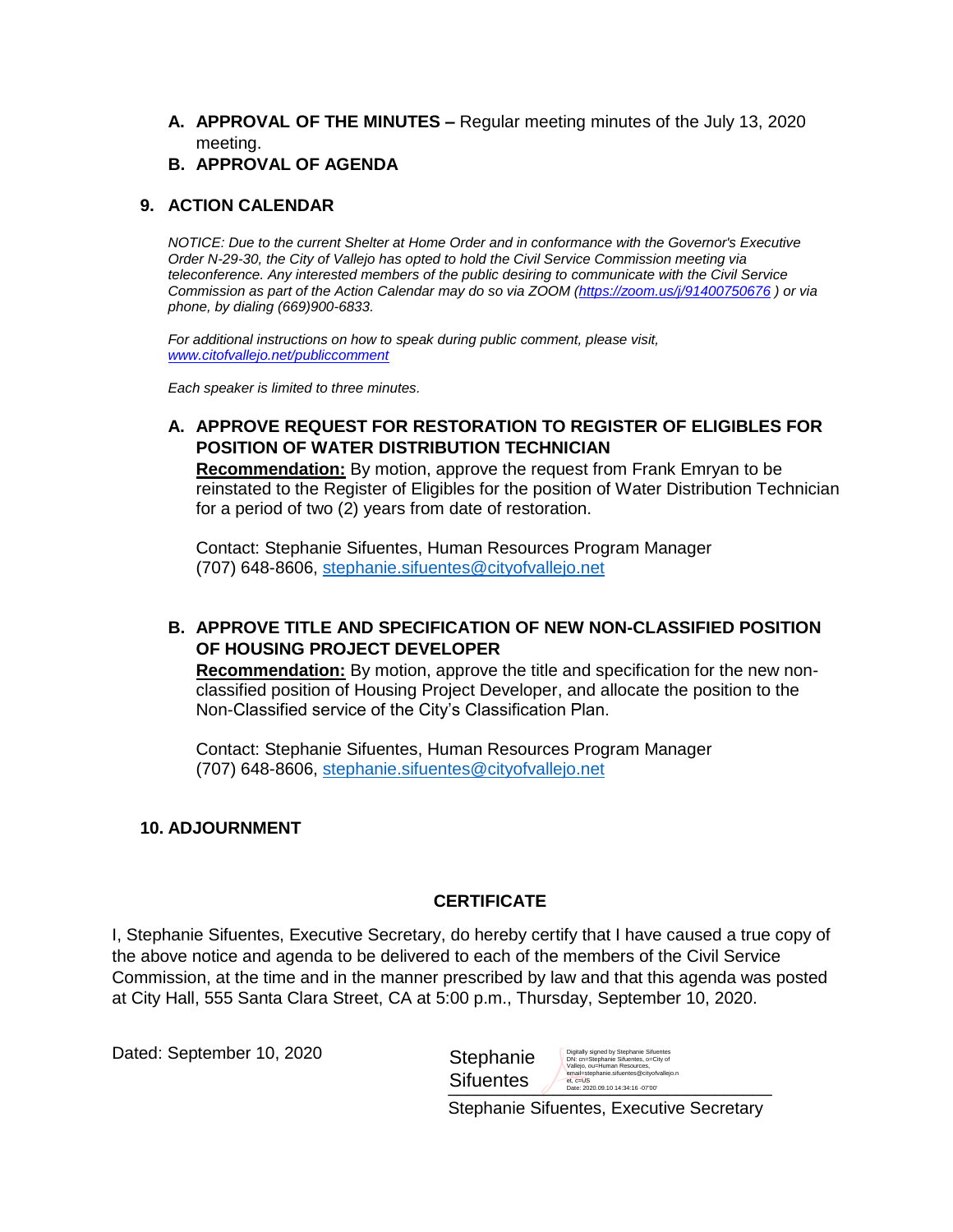# **CIVIL SERVICE COMMISSION REGULAR MEETING MINUTES VIA TELECONFERENCE**

## **JULY 13, 2020**

# **1. CALL TO ORDER**

The meeting was called to order at 5:24 p.m.

## **2. FLAG SALUTE**

## **3. ROLL CALL**

**Present:** Chair Nisperos, Vice Chair Plechaty, Commissioners Carter, Janik, and Wright **Absent:** None

**Staff present:** Executive Secretary Sifuentes, Deputy City Attorney Brady, and Deputy City Clerk Joya

### **4. WRITTEN COMMUNICATIONS** – None

## **5. EXECUTIVE SECRETARY'S REPORT** - None

### **6. PRESENTATION**

Presentation were made by HR Program Manager Bennett, Assistant HR Director Love, and Deputy City Attorney Brady

- **A. Unconscious Bias Training**
- **B. Progressive Discipline**
- **C. Disciplinary Hearings**
- **7. REPORT OF CHAIRPERSON AND COMMISSIONERS** None
- **8. COMMUNITY FORUM** None

## **9. CONSENT CALENDAR AND APPROVAL OF THE AGENDA**

**A. APPROVAL OF THE MINUTES –** Regular meeting minutes of the December 9, 2019 meeting and special meeting minutes of the June 29, 2020 meeting. **Action:** Moved by Commissioner Carter, second by Vice Chair Plechaty and carried unanimously to approve the regular meeting minutes of the December 9, 2019 meeting and special meeting minutes of the June 29, 2020 meeting.

## **B. APPROVAL OF AGENDA Action:** Moved by Vice Chair Plechaty, second by Commissioner Wright and carried unanimously to approve the agenda.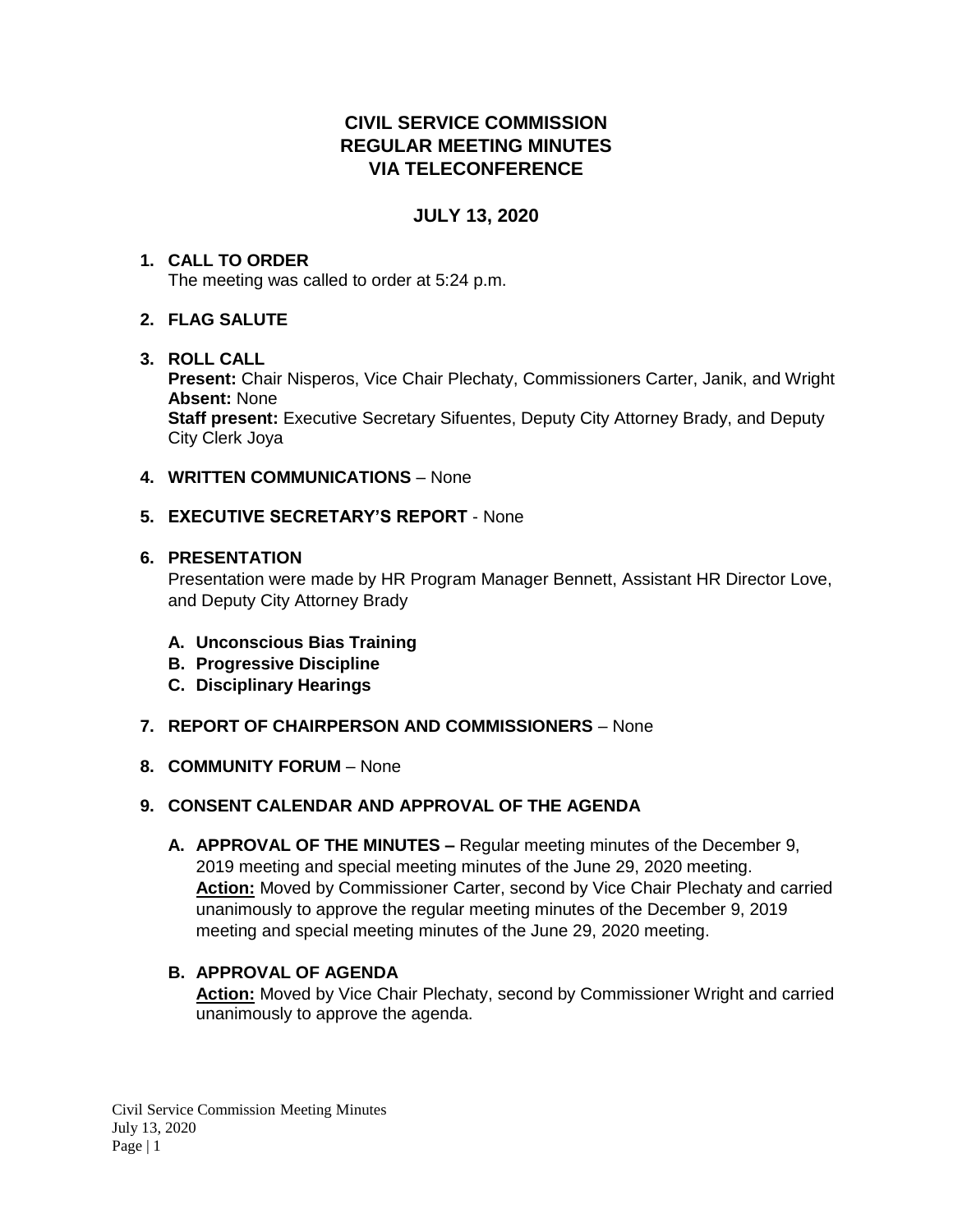### **10. ACTION CALENDAR**

## **A. APPROVE TITLE AND SPECIFICATION OF NEW NON-CLASSIFIED POSITION OF ASSISTANT POLICE CHIEF**

**Recommendation:** Approve the title and specification for the new non-classified position of Assistant Police Chief, and allocate the position to the Non-Classified service of the City's Classification Plan.

Contact: Stephanie Sifuentes, Human Resources Program Manager (707) 648-8606, [stephanie.sifuentes@cityofvallejo.net](mailto:stephanie.sifuentes@cityofvallejo.net)

**Public Comment** for Action item11A may be submitted by accessing the following link:

<https://www.opentownhall.com/9248>

Executive Secretary Sifuentes, Police Chief Williams, and Human Resources Director Ruiz outlined the staff report and recommendation.

**Speakers** – Public comment was received from the following: Donald Osborne, Kerstin Svendsen, and a number of unidentified members of the public.

Staff responded to questions from Commissioners. Commissioners provided comment.

**Action:** Moved by Vice Chair Plechaty, second by Commissioner Wright and carried unanimously to approve the title and specification for the new non-classified position of Assistant Police Chief, and allocate the position to the Non-Classified service of the City's Classification Plan.

### **11. ADJOURNMENT**

The meeting adjourned at 8:08 p.m.

MIKE NISPEROS, CHAIRPERSON

\_\_\_\_\_\_\_\_\_\_\_\_\_\_\_\_\_\_\_\_\_\_\_\_\_\_\_\_\_

ATTEST:

STEPHANIE SIFUENTES, EXECUTIVE SECRETARY

\_\_\_\_\_\_\_\_\_\_\_\_\_\_\_\_\_\_\_\_\_\_\_\_\_\_\_\_\_\_\_\_\_\_\_\_\_\_

Civil Service Commission Meeting Minutes July 13, 2020 Page  $|2$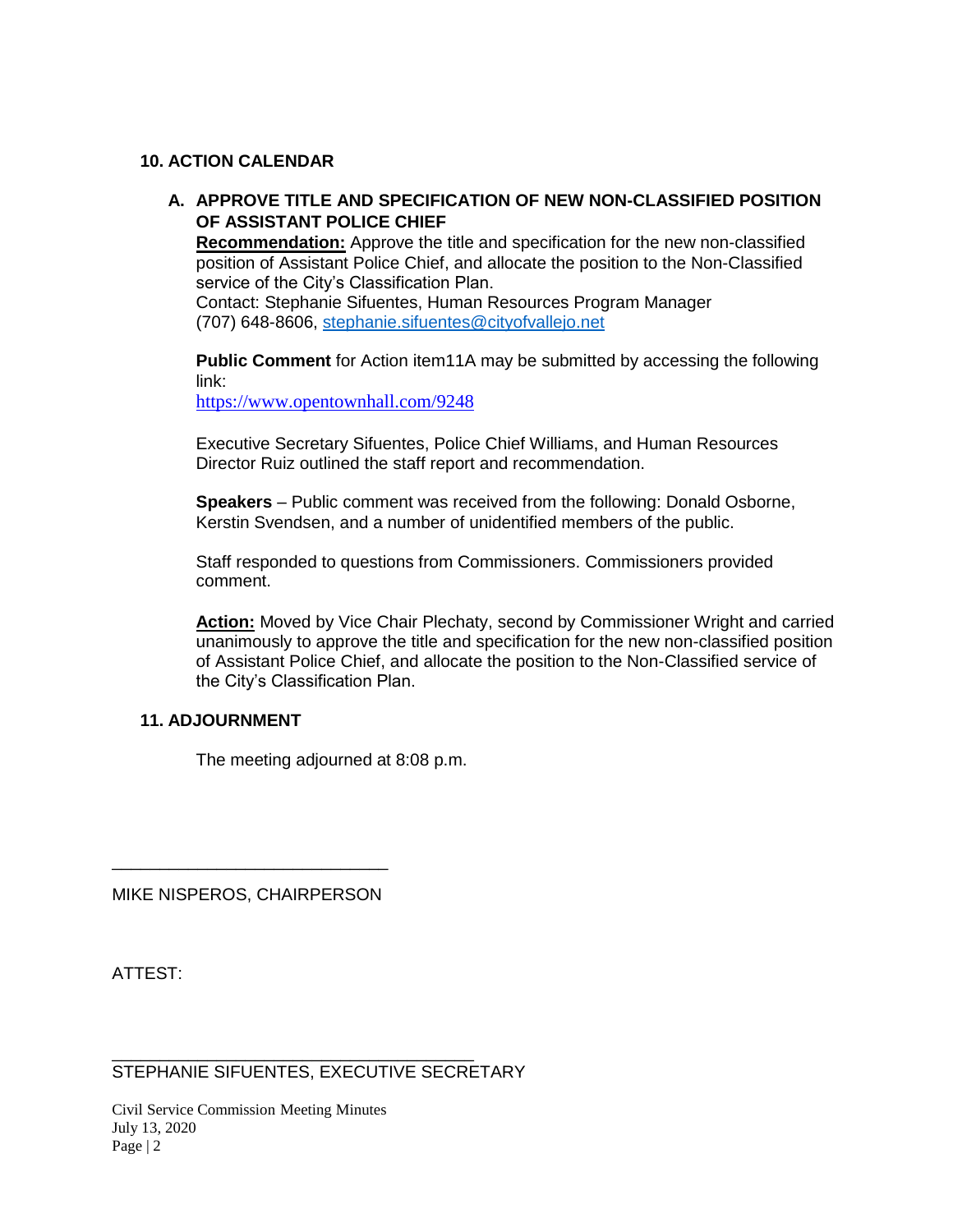

Department of Human Resources ∙ 555 Santa Clara Street ∙ Vallejo ∙ CA ∙ 94590 ∙ 707.648.4363

| To:      | Civil Service Commission                                                                      |
|----------|-----------------------------------------------------------------------------------------------|
| From:    | Stephanie Sifuentes, Human Resources Program Manager                                          |
| Date:    | September 14, 2020                                                                            |
| Subject: | Approve Request for Restoration to Register of Eligibles for Water Distribution<br>Technician |

#### **RECOMMENDATION**

Approve a request from Frank Emryan for restoration to a Register of Eligibles for the position of Water Distribution Technician – a classification within the classified service of the City's classification plan.

#### **REASON FOR RECOMMENDATION**

The City Charter at section 800 requires that all hiring in the competitive civil service be based on ability and experience. Pursuant to Charter section 801, the competitive civil service includes all positions within the City with specified exceptions. Civil Service Rule 14.1 states the name of a person who has held a position by appointment under Civil Service Rules and Regulation, who has served his/her probationary period, and who has resigned from the service without any delinquency on his/her part, may, in the discretion of the Commission, be restored to the Register of Eligibles upon the reinstatement list for the class and grade of employment in which he/she has served and upon requisition shall be certified in accordance with Rule 16. Civil Service Rule 14.2 states that the name of an eligible restore to the reinstatement list in the Register of Eligibles under provisions of these Rules and Regulations shall remain thereon for a period of two (2) years from date of restoration. Civil Service Rule 14.2 further states that the name of any person who has been separated from City service for more than three (3) years shall not be restored to the Register of Eligibles, provided this separation does not include time spent serving in the Armed Forces of the United States of America in time of war. (See Attachment A for Rule 14 – Restoration to Eligible Rules.) The Civil Service Commission is tasked with considering Mr. Emryan's request and approving or denying his request for reinstatement to a Register of Eligibles for the position of Water Distribution Technician.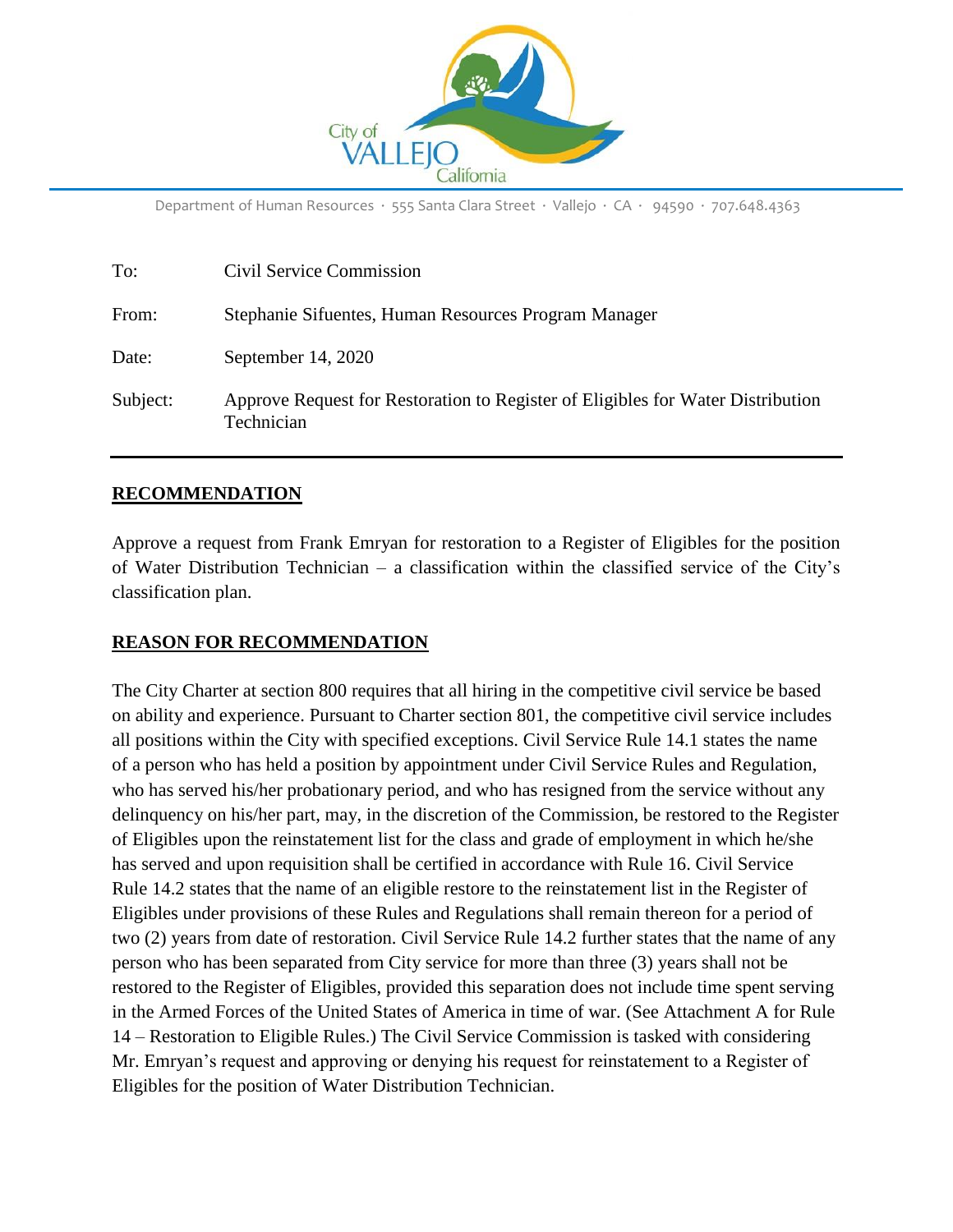## **BACKGROUND AND DISCUSSION**

Frank Emryan was originally hired by the City of Vallejo as a Public Works Maintenance Worker I on June 13, 2016 and passed his original probationary period of twelve months. Mr. Emryan's name appeared on a Register of Eligibles for the position of Water Distribution Technician on February 8, 2019. Mr. Emryan was subsequently promoted by the City of Vallejo to a Water Distribution Technician on March 2, 2019, passed his promotional probationary period of six months on September 2, 2019, and continued to serve the City in this position until December 7, 2019 when he resigned from city service. On August 5, 2020, Mr. Emryan sent an email to Stephanie Sifuentes, Executive Secretary to the Civil Service Commission, requesting restoration to the Register of Eligibles for the position of Water Distribution Technician. (See Attachment B.) Mr. Emryan resigned from City service in good standing and requested his name be placed on a reinstatement list for the position of Water Distribution Technician within the time period allowed under Civil Service Rules 14.2 – which is three years from date of separation.

Staff recommends the Civil Service Commission restore the name of Frank Emryan to the Register of Eligibles for the position of Water Distribution Technician for a period of two (2) years from date of restoration.

## **DOCUMENTS ATTACHED**

Attachment A – Civil Service Rule 14 Restoration To Eligible Rules Attachment B – Request for Reinstatement

**CONTACT** Stephanie Sifuentes Human Resources Program Manager Contact Information: (707) 648-8606 [stephanie.sifuentes@cityofvallejo.net](mailto:stephanie.sifuentes@cityofvallejo.net)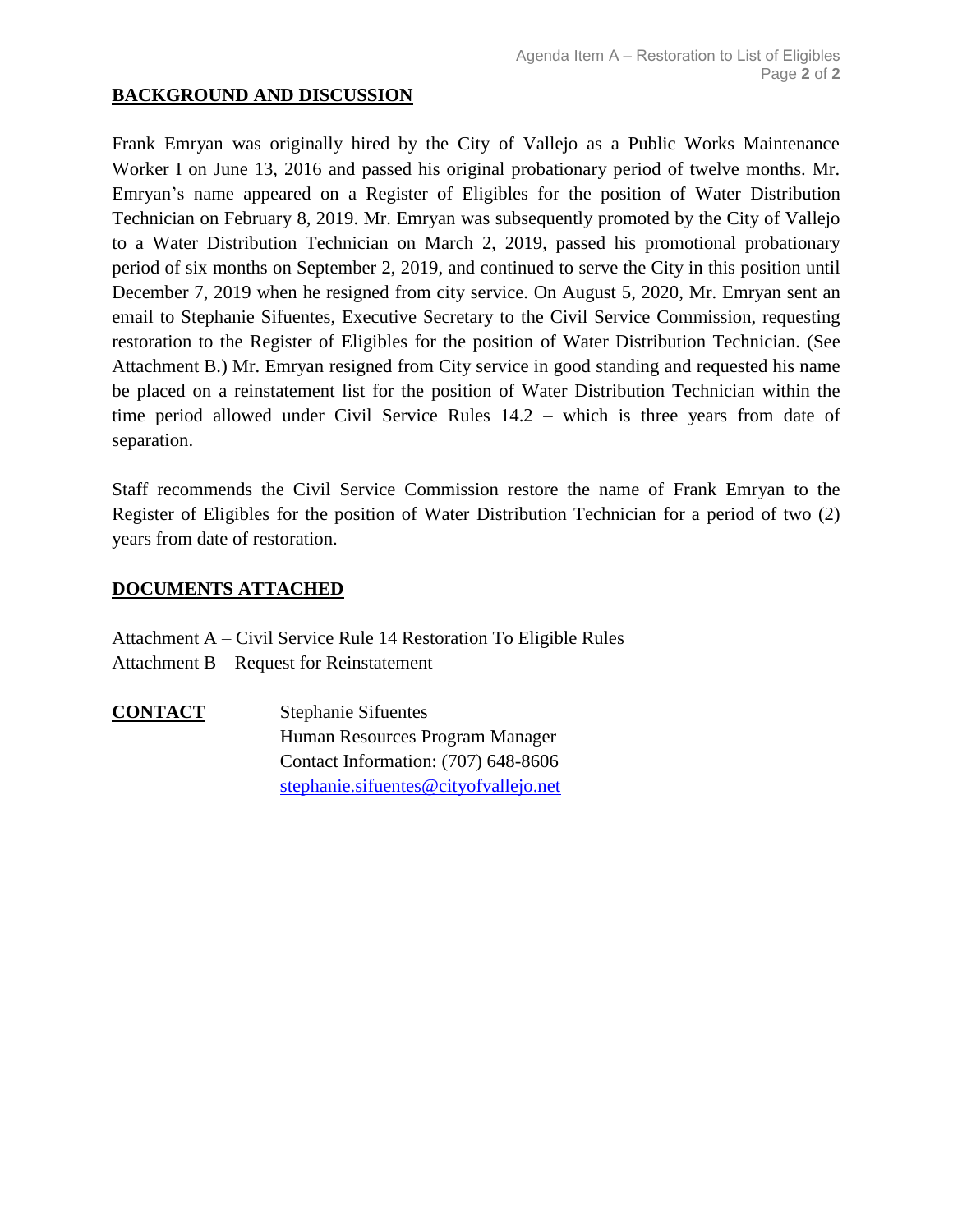Civil Service Commission City of Vallejo

**Rules and Regulations** Page 29

## **RULE 14**

#### **RESTORATION TO ELIGIBLE RULES**

#### $14.1$ **Resigned Employees**

The name of a person who has held a position by appointment under the Civil Service Rules and Regulations, who has served his/her probationary period, and who has resigned from the service without any delinquency on his/her part, may, in the discretion of the Commission, be restored to the Register of Eligibles upon the reinstatement list for the class and grade of employment in which he/she has served and upon requisition shall be certified in accordance with Rule 16.

#### $14.2$ **Time Limitations**

The name of an eligible restored to the reinstatement list in the Register of Eligibles under the provisions of these Rules and Regulations shall remain thereon for a period of two (2) years from date of restoration.

The name of any person who has been separated from the service of the City for more than three (3) years shall not be restored to the Register of Eligibles provided, however, that the time any person has served in the Armed Forces of the United States of America in time of war shall not be included in computing the period of separation from the service of the City, within meaning of this rule.

#### $14.3$ **Loss of Seniority**

Whenever any employee, classified under these rules, resigns, said employee shall lose all seniority rights and credits for service. If said employee is subsequently reinstated to the Register of Eligibles, he/she shall be reinstated without credits for past service, and, if appointed from the Register of Eligibles, shall be considered as a new employee and subject to the rules governing probationary appointment.

#### $14.4$ **Medical Examination**

All persons appointed under provisions of this rule shall be required to pass a medicalphysical examination as outlined in Rule 7.2 prior to entering into service.

#### **Reclassification of Position**  $14.5$

An employee who has served in a position, the title of which has been reclassified or consolidated to a new title, may request reinstatement to both the reclassified title and the new title, in accordance with the average earned in original test title.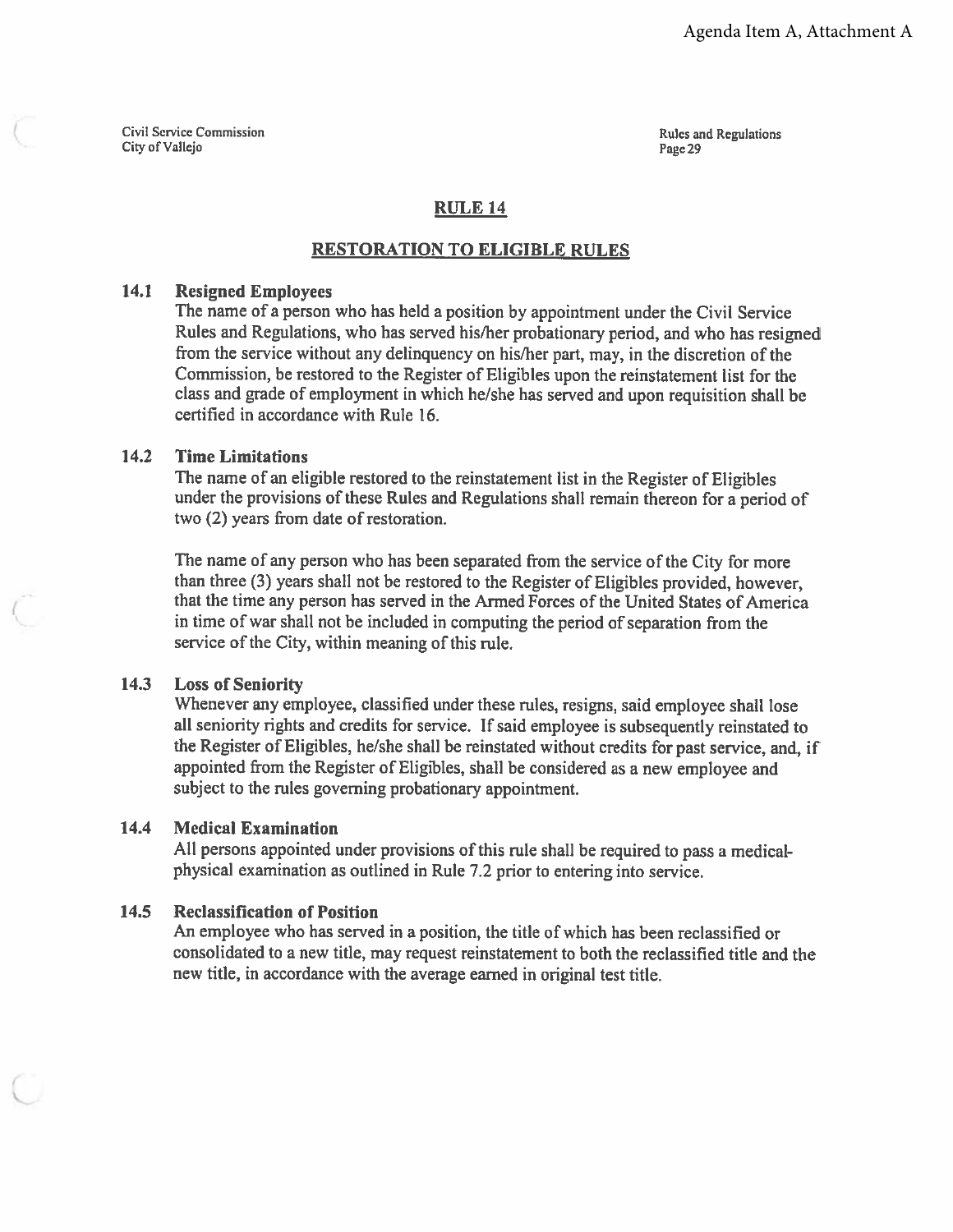| From:    | frank emryan                         |
|----------|--------------------------------------|
| To:      | <b>Stephanie Sifuentes</b>           |
| Subject: | Reinstatement                        |
| Date:    | Wednesday, August 5, 2020 9:50:34 AM |

Goodmorning Stephanie, I've been trying to reach out to you about the possibility of getting reinstated for the city of Vallejo. I've spoke to a few employees regarding this matter and they have informed me that my position has yet to be back filled. Is there any way I can receive this form to attempt to be reinstated, please. Thank you for your time and I hope to hear back from you soon.

-Frank Emryan

Sent from my iPhone \*\*\*\*\*\*\*\*\*\*\*\*\*\*\*\*\*\*\* This is an EXTERNAL EMAIL. Stop and think before clicking links or opening attachments. \*\*\*\*\*\*\*\*\*\*\*\*\*\*\*\*\*\*\*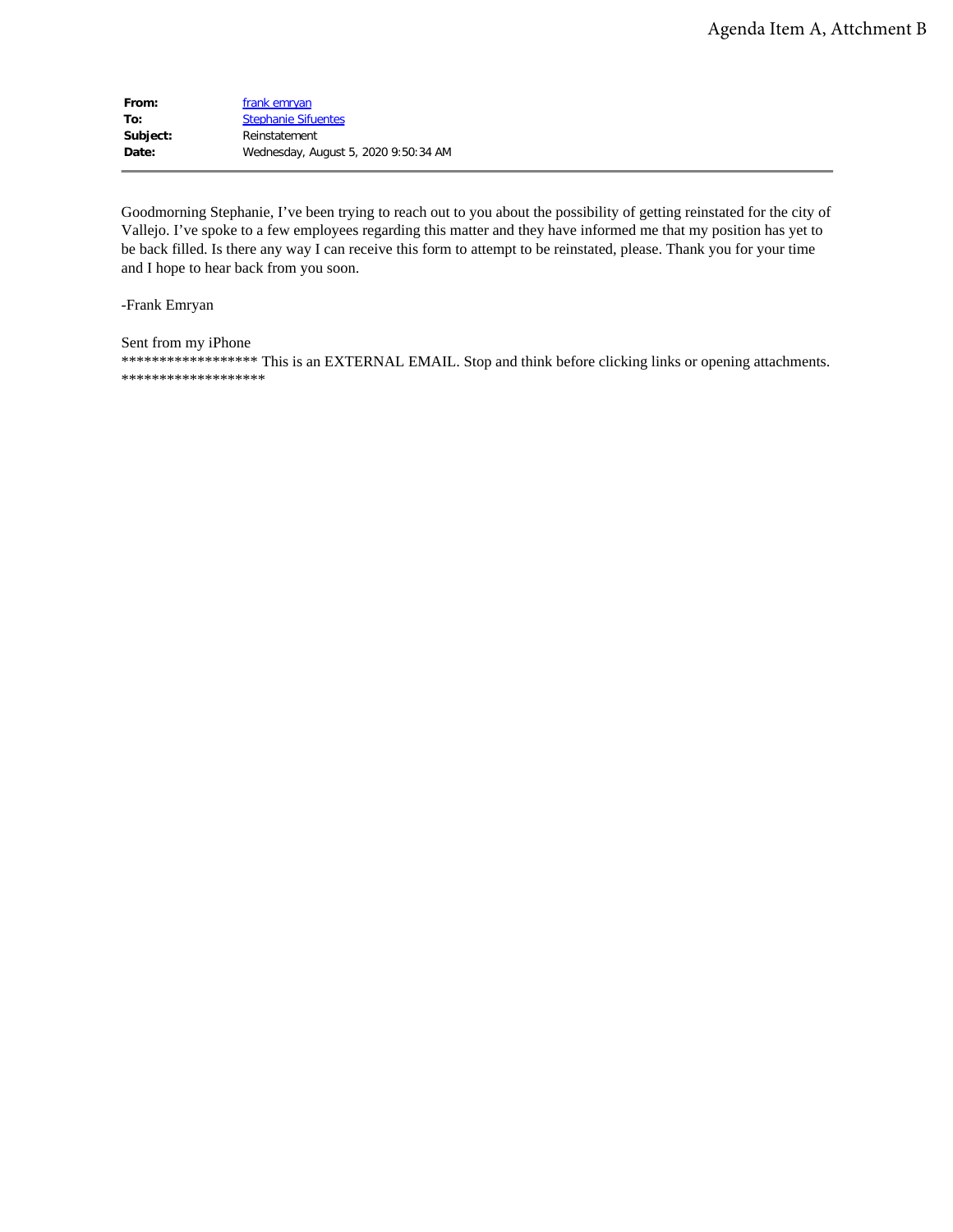

Department of Human Resources ∙ 555 Santa Clara Street ∙ Vallejo ∙ CA ∙ 94590 ∙ 707.648.4363

| To:      | Civil Service Commission                                                                             |
|----------|------------------------------------------------------------------------------------------------------|
| From:    | Stephanie Sifuentes, Human Resources Program Manager                                                 |
| Date:    | September 14, 2020                                                                                   |
| Subject: | Approve Title and Specification of new Non-Classified Position – Housing<br><b>Project Developer</b> |

## **RECOMMENDATION**

Approve the title and specification for the new classification of Housing Project Developer and place it in the Non-Classified service of the City's Classification Plan.

### **REASON FOR RECOMMENDATION**

The addition of the Housing Project Developer will assist the Housing Division in focusing on key City of Vallejo housing policies and plans, secure Federal and State financing to assist the City in meeting its housing production goals and future housing goals. This positon will also be responsible for coordinating and overseeing affordable housing construction, rehabilitation, and capital projects.

### **BACKGROUND AND DISCUSSION**

Civil Service Rule 3.1 states that all positions shall be allocated to either the classified or unclassified service as provided by Charter Section 801. The Civil Service Commission is tasked with considering whether a position is appropriately classified or unclassified and reviews the specifications and title of new positions. Commission Rule 4.5 states in part, "whenever a new position is authorized or created…the Commission shall allocate or reallocate such position by assignment of a title, either one already in the classification plan, or shall prepare a new specification and a new class title appropriate to the position."

It is the City's intent to fill current and future vacancies in the new classification of Housing Project Developer. The Commission's role is to review and approve the titles and specifications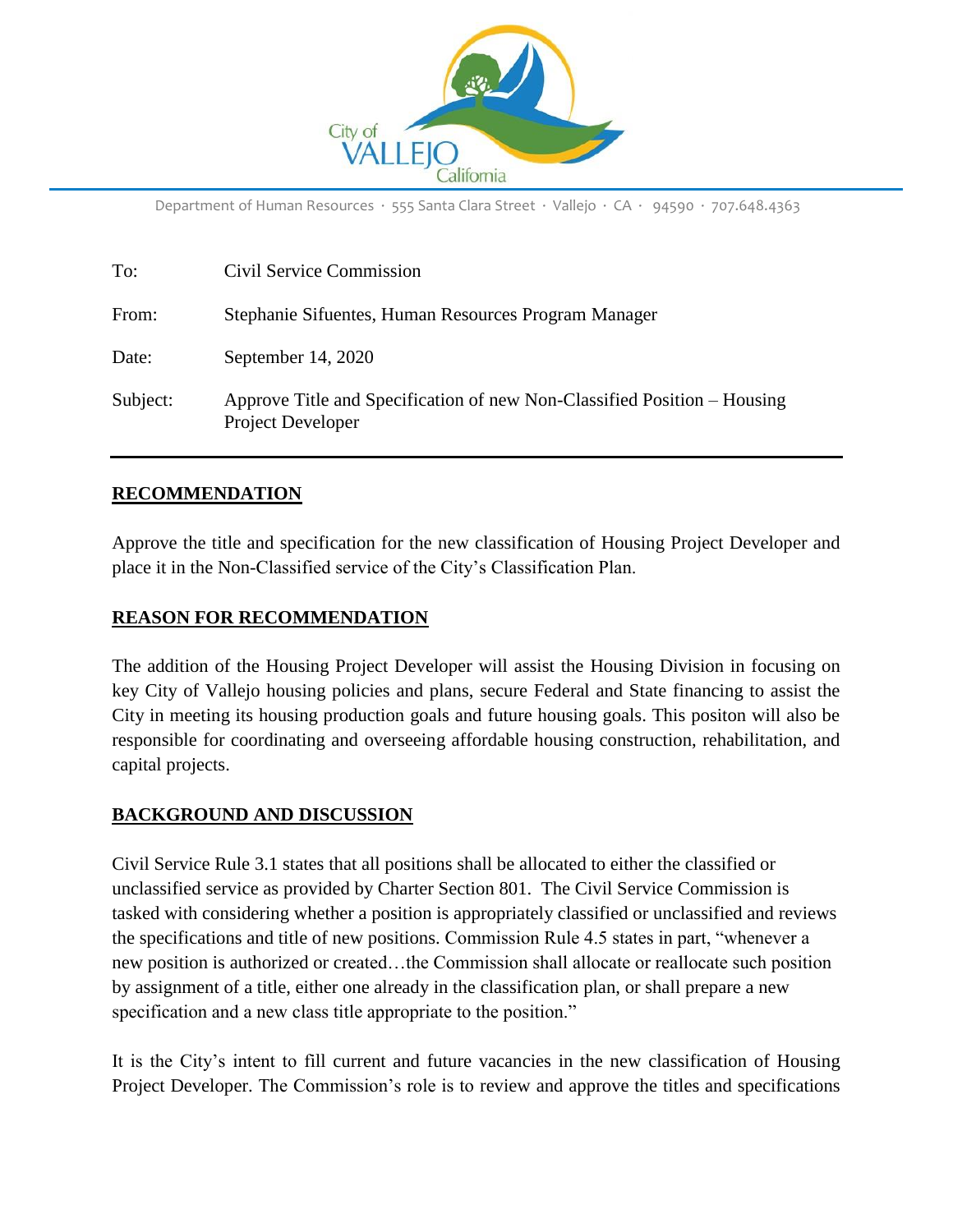of the new classifications. Upon approval, staff will seek City Council authorization to amend the Positions and Salaries Resolution to add these positions and set salary ranges for the new classifications.

Pursuant to the Vallejo Municipal Code section 2.60.340(A), an annual positions and salaries ordinance or resolution is adopted by City Council. The positions and salaries resolution shall "create new positions," as well as prescribe the number of regular positions authorized for each department.

Last year, as part of Council goal setting, the Council identified the development of Housing Policies, or more commonly referred to as a "Housing Strategy," as one of its top priorities for last fiscal year. This priority has become even more relevant in the current fiscal year. The proposed Housing Project Developer position will be integral to the implementation of many actions identified as part of the Housing Strategy, which will be presented to the City Council on September 15, 2020. Housing, or lack thereof, is felt across the state, but quite acutely in Vallejo. Vallejo has approximately 600 homeless individuals, and many more who are at risk of being unsheltered. Affordable and sustainable housing options, such as workforce housing for teachers, are key to the continued growth and development of Vallejo. This position will be vital to the City pursuing and achieving the goals outlined in the Housing Strategy.

# **DOCUMENTS ATTACHED**

Attachment A – Classification Specification – Housing Project Developer

**CONTACT** Stephanie Sifuentes Human Resources Program Manager Contact Information: (707) 648-8606 [stephanie.sifuentes@cityofvallejo.net](mailto:stephanie.sifuentes@cityofvallejo.net)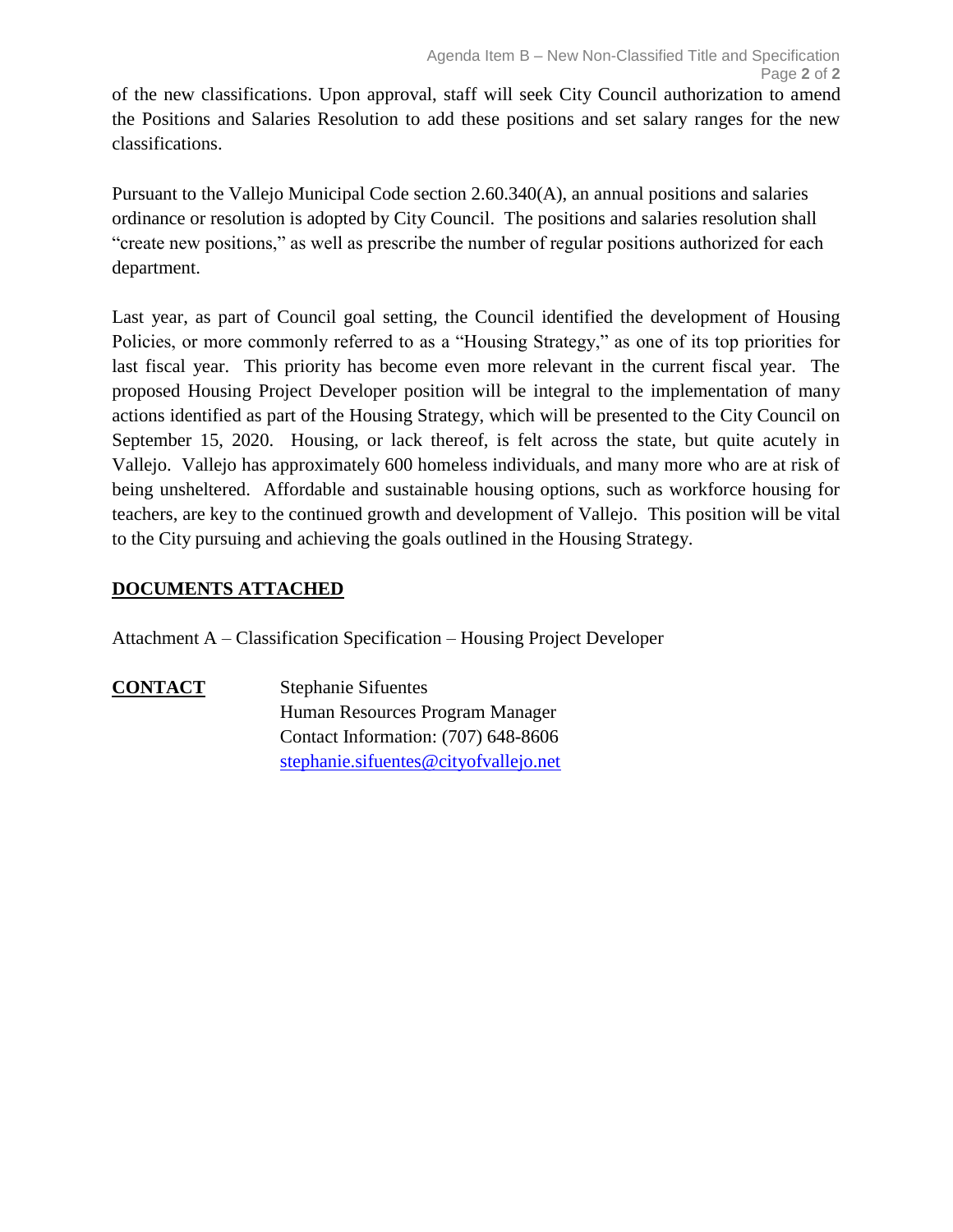#### **ESTABLISHED SEPTEMBER 2020**

#### **HOUSING PROJECT DEVELOPER**

#### **SUMMARY DESCRIPTION**

Under general direction, performs work related to the oversight, implementation, and inspection of housing development, rehabilitation and capital projects; ensures effective program administration and compliance with all applicable Federal, State, local, and program regulations, policies, procedures, and requirements; development of the project scope of work, acquire funding necessary for assigned projects; represents the program externally within the City, community, regulatory agencies, and the public; and performs related work as required.

#### **DISTINGUISHING CHARACTERISTICS**

This position is responsible for coordinating and overseeing affordable housing construction, rehabilitation, and capital projects. Responsibilities include performing diverse, specialized, and complex work involving significant accountability and decision-making responsibility. The incumbent is responsible for providing professional-level support to the Housing & Community Development Program Manager in a variety of areas. This class is distinguished from the Housing & Community Development Program Manager in that the latter has overall responsibility and oversight of all Housing Division programs and services.

This classification is designated as an "at will" classification.

#### **SUPERVISION RECEIVED AND EXERCISED**

Receives direction from the Housing and Community Development Program Manager. Will oversee contractors in the course of assigned projects. May exercise functional or technical supervision over program or project staff.

#### **EXAMPLES OF DUTIES**

*The following duties are typical for this classification. Incumbents may not perform all of the listed duties and/or may be required to perform additional or different duties from those set forth below to address business needs and changing business practices.*

Plans, organizes, assigns, supervises, and reviews the work of professional consultants and assigned staff; mentors and provides feedback to correct deficiencies.

Plans, organizes, controls, directs and evaluates all work and activities involved in the Division's complex housing affordability project(s); serves in a project manager role as a developer to funding sources, lenders or refinancers; directs and oversees projects through their entire lifecycle, which includes predevelopment, site acquisition, design development, financing, contracting, tracking of budgets, reporting, construction and transfer of completed projects to asset management.

Manages, oversees, and personally performs development project activities including creating the financing pro forma, soliciting for and managing consultants, managing the design development, managing the public outreach process, bidding for and overseeing the general contractor, overseeing construction, securing necessary permits, ownership transfer and initial tenant occupancy; ensures construction activities and results comply with the construction contract and applicable funding source requirements; takes an advocacy position for each project.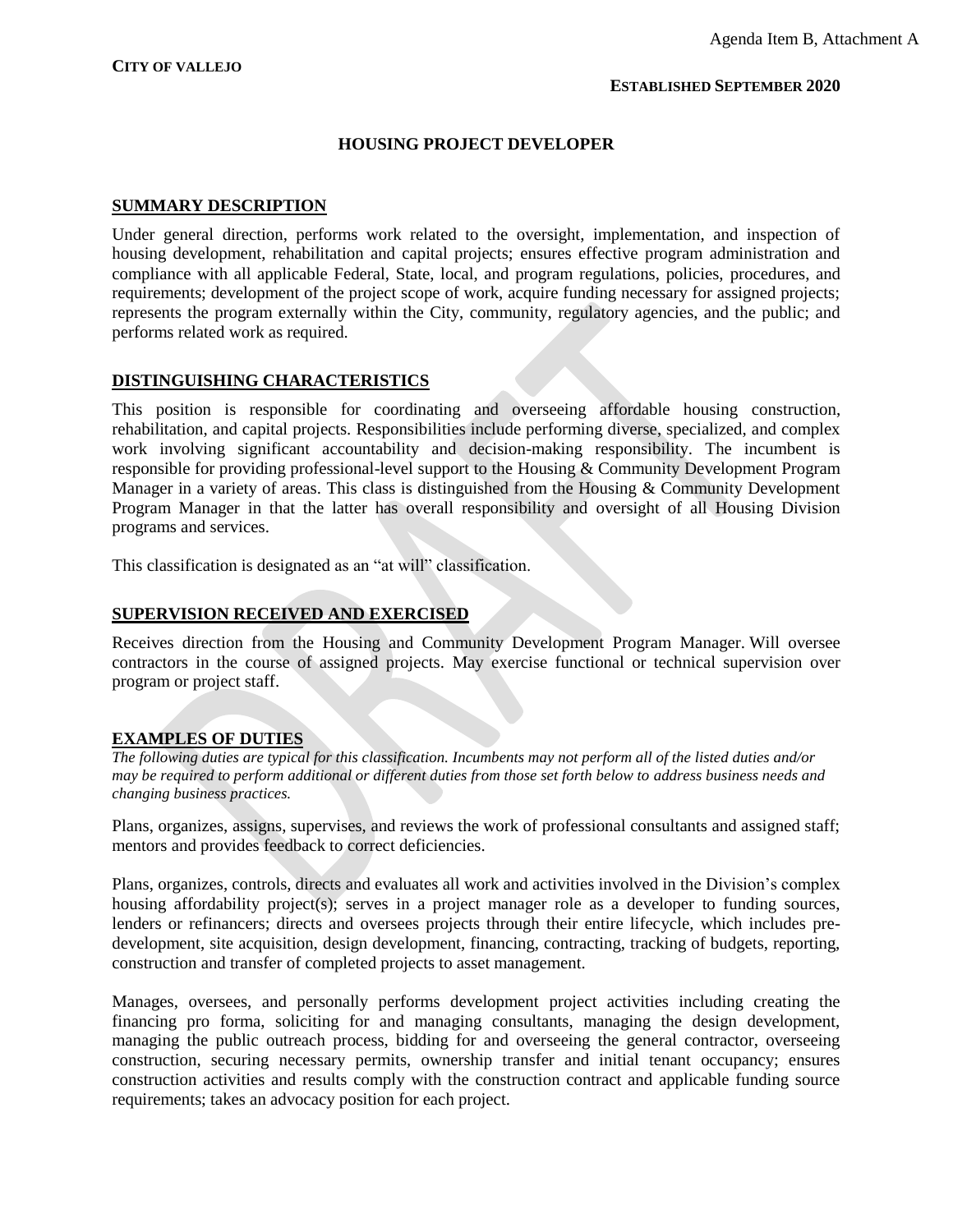Seeks new construction development opportunities from outside sources such as brokers/lenders and developers; negotiates project details with developers, consultants, lenders, attorneys, and other nonprofit and governmental entities; identifies and recommends existing multi-family housing units for Division acquisition and ownership; performs financial feasibility and environmental review analyses on identified properties, as directed by Division Head.

Identifies, analyzes, and recommends existing multi-family housing units for Division acquisition and ownership; performs financial feasibility analyses to demonstrate viability; completes all acquisition activities and transactions, including coordinating the preparation of environmental reports, reviewing and analyzing reports and negotiating land purchase documents and sale agreements.

Completes applications for funds; pursues new or alternate financing and other resources for project funding such as tax credits, multi-family bonds, grants, outside loans, property trades, etc.; ensures a viable financing plan is approved for each project.

Structures, negotiates and closes complex bond and tax credit financed transactions when the Division or its affiliates are the borrowers.

Develops and prepares a variety of applications for project developments including planning applications, permits, maps and documents on housing development operations and activities; submits documents to local jurisdictions for endorsement.

Assists in the process of requests for proposal for consultants, analyze proposals; participates in the selection of appropriate contractor for services. Works with other Division staff to review, analyze and administer contract, and negotiates contract terms for services to be rendered.

Solicits bids and proposals for equipment repairs, and maintenance and construction activities; works with owner and/or property and other Division staff in the review and selection of bids.

Monitors changes in laws, regulations, and technology that may affect Division or divisional operations; implements policy and procedural changes as required.

Prepares, reviews, and presents staff reports, various management and information updates, and reports on assigned programs and special projects to the Division Board.

Serves as a liaison for the division with other Division departments, divisions, and outside agencies; provides staff support to commissions, committees, and task forces; explains and interprets divisional programs, policies, and activities.

Attends and participates in professional group meetings; stays abreast of new trends and innovations in the field of affordable housing development projects and other types of public services as they relate to the area of assignment.

Responds to difficult and sensitive public inquiries and complaints and assists with resolutions and alternative recommendations.

Performs other duties as assigned.

#### **QUALIFICATIONS**

KNOWLEDGE OF: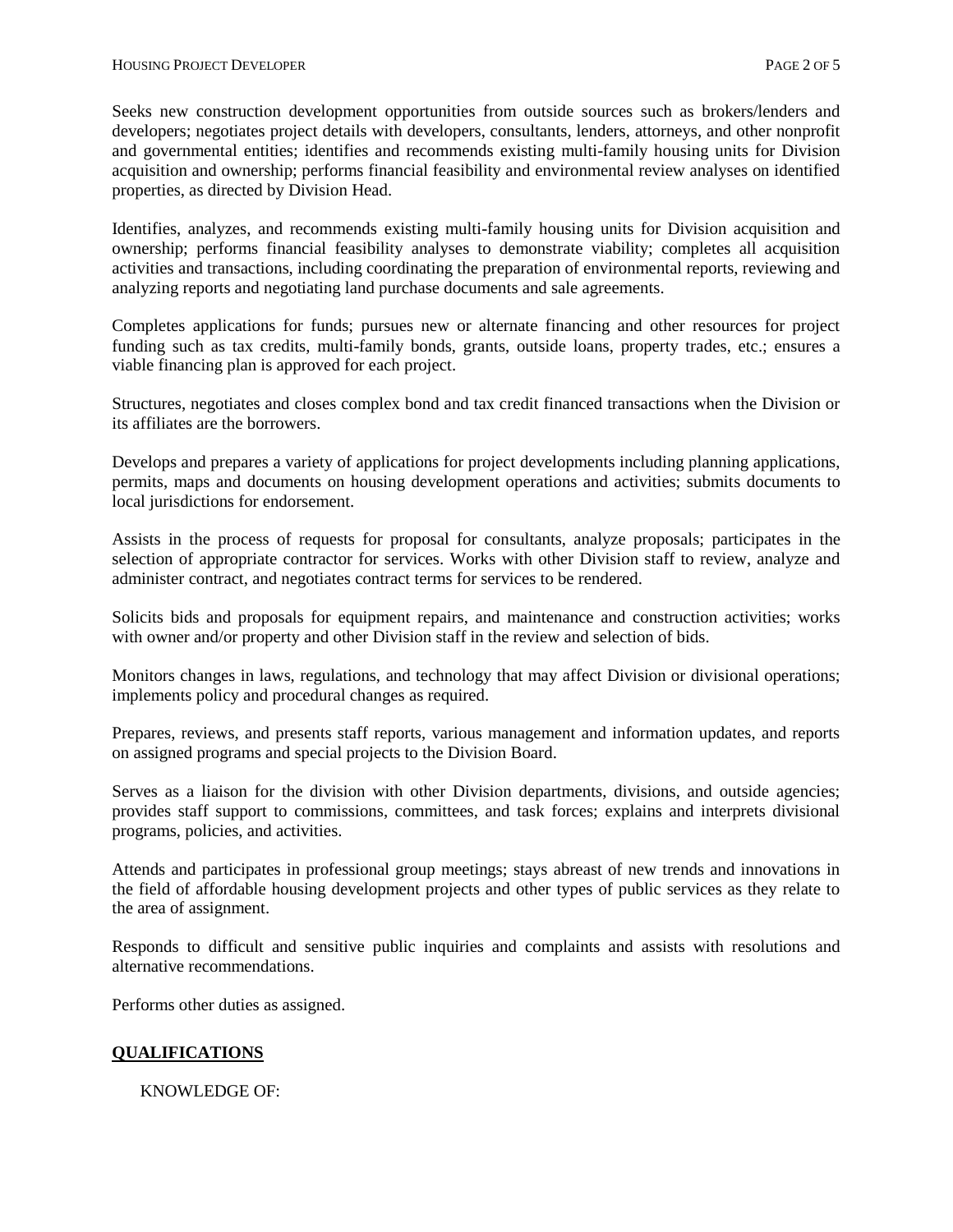Administrative regulations, policies, and procedures governing rehabilitation and new housing construction programs.

Principles and methods used in various building construction craft areas, including plumbing, electrical, heating and ventilation, building construction and remodeling, zoning, and others.

Principles and practices of contract administration and evaluation; applicable Federal, State, and local laws, codes, regulations, and departmental policies regulating housing development projects, technical processes, and procedures.

Research, statistical, analytical, and reporting methods, techniques, and procedures.

Principles and practices of data collection and report preparation.

Modern office practices, methods, and computer equipment and applications.

Principles of business letter writing and record-keeping.

English usage, spelling, vocabulary, grammar, and punctuation.

Principles and practices of acquiring funding sources, budget development, administration, and accountability.

Theory, principles, and practices of real estate and affordable housing development, construction, and ownership.

Financial analytical skills with an in-depth understanding of affordable housing finance, including the low-income housing tax credit and tax-exempt bonds.

Basic familiarity with the legal documents and accounting principles associated with real estate construction and real estate finance, including conventional loan documents, construction contracts, grants and concessionary loans.

Technical principles and practices of engineering design, specification, and cost estimate preparation.

Mathematical principles and theories.

Techniques for providing a high level of customer service by effectively dealing with the public, vendors, contractors, and City staff.

#### ABILITY TO:

Coordinate, implement, and evaluate rehabilitation and new housing construction programs and projects with emphasis on providing timely and efficient customer services.

Review plans and specifications for building and related construction and determine compliance of plans with codes and regulations.

Monitor building sites during construction, alteration, or repair.

Deal courteously and communicate effectively with a variety of individuals in the course of the work, including the resolution of disputes and job-related problems with property owners and contractors, architects, engineers, and utility companies.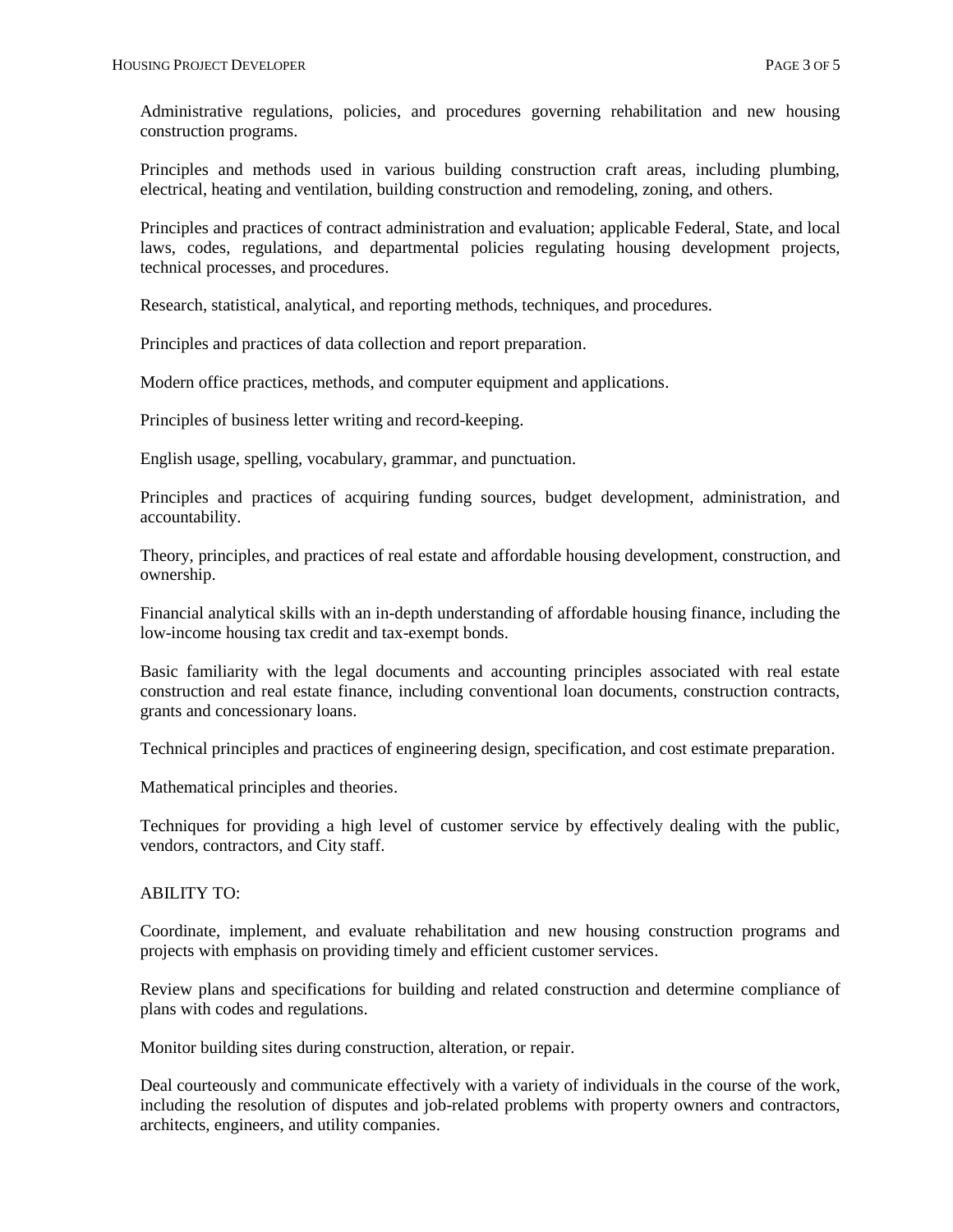Prepare clear and concise reports, correspondence, policies, procedures, and other written materials.

Interpret, apply, explain, and ensure compliance with applicable Federal, State, and local policies, procedures, laws, and regulations.

Effectively represent the City in meetings with governmental agencies, community groups, and various businesses, professional, and regulatory organizations, and in meetings with individuals.

Compose correspondence and reports independently or from brief instructions.

Make accurate arithmetic, financial, and statistical computations.

Operate modern office equipment, including computer equipment and software application programs.

Organize and prioritize a variety of projects and multiple tasks in an effective and timely manner.

Organize workload, set priorities, and meet critical deadlines.

Use English effectively to communicate in person, over the telephone, and in writing.

Use tact, initiative, prudence, and independent judgment within general policy, procedural, and legal guidelines.

Establish, maintain, and foster positive and harmonious working relationships with those contacted in the course of work.

**Experience and Education -** *Any combination of education and experience that would likely provide the required knowledge, skills, and abilities is qualifying. A typical way to obtain the knowledge, skills, and abilities would be:*

#### **Experience:**

Two (2) years of experience in housing development program or project management, rehabilitation, or construction management.

#### **Education:**

Equivalent to graduation from an accredited four-year college with major coursework in construction management, finance, business administration, public administration, or a closely related field.

#### **License or Certificate:**

Possession at time of hire and continued maintenance of a valid California Class C Driver's License is required. Possession of a California General Contractor's license is desired.

\*Any license, certification, or registration required for this position shall be maintained (i.e. active and in good standing) at all times during employment with City of Vallejo. For continued employment with City of Vallejo, you must maintain such license, certification, or registration to meet the minimum qualifications of this position.

*Class specifications are intended to present a descriptive list of the range of duties performed by employees in the class. Specifications are not intended to reflect all duties performed within the job.*